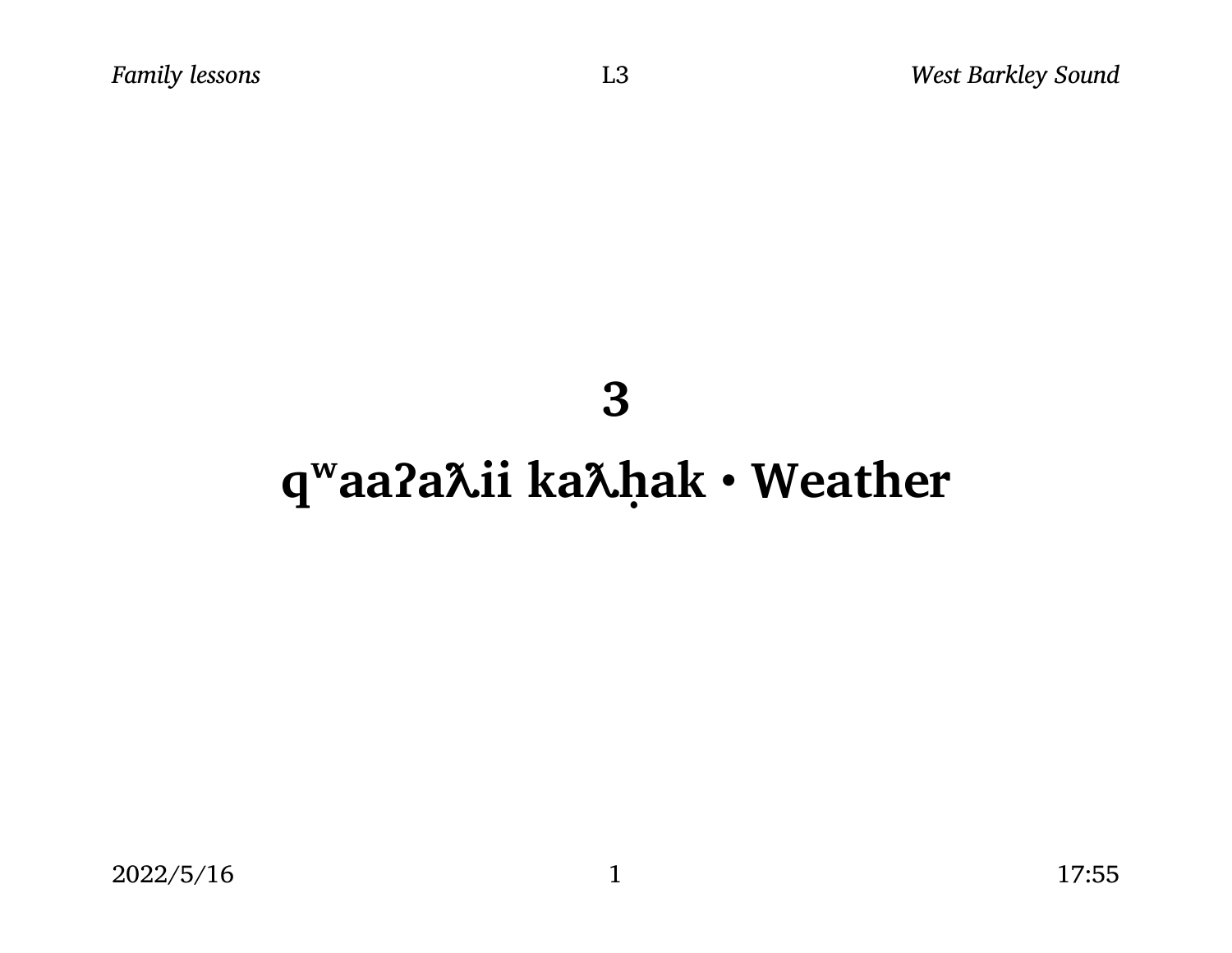### ʔuwii • Introduction

We will learn to exchange polite comments about the weather, including questions and negative statements.

In the advanced section, we will learn to quantify the weather as 'very' versus 'a little bit', to use the ending  $-i\alpha\lambda$ , and to use weather words in the complete aspect.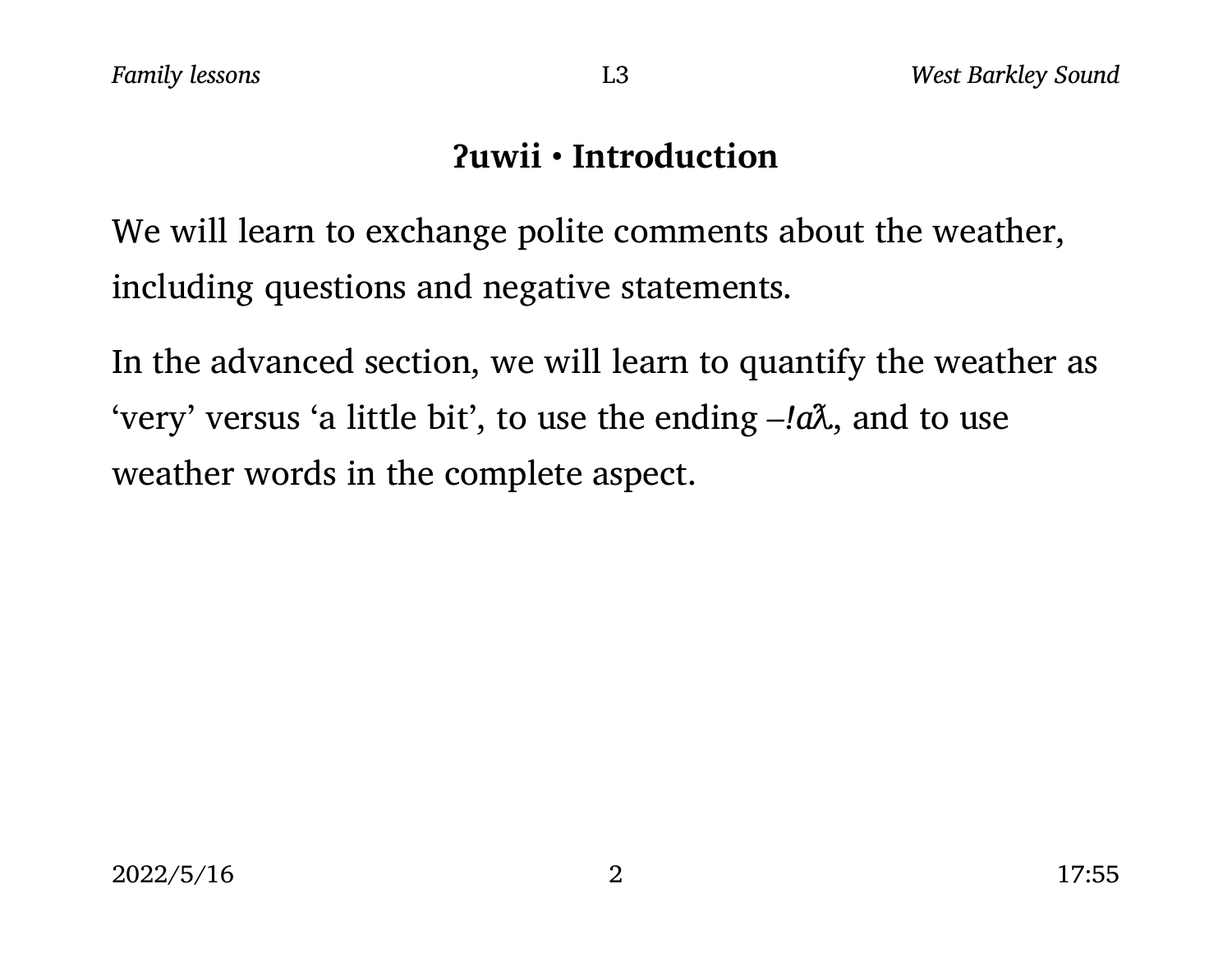If you learn only one conversation about the weather, let it be this one. It's friendly when you greet someone to say something about the weather, and to politely agree.

- 1A. ?uu?uuqukma........................ It's a nice day.
- 1A. wiiwiiqukma. ....................... It's a dreary day.
- 1B. ?aanima ?uu?uuquk. .......... It sure is nice.
- 1B. ?aanima wiiwiiquk............. It sure is dreary.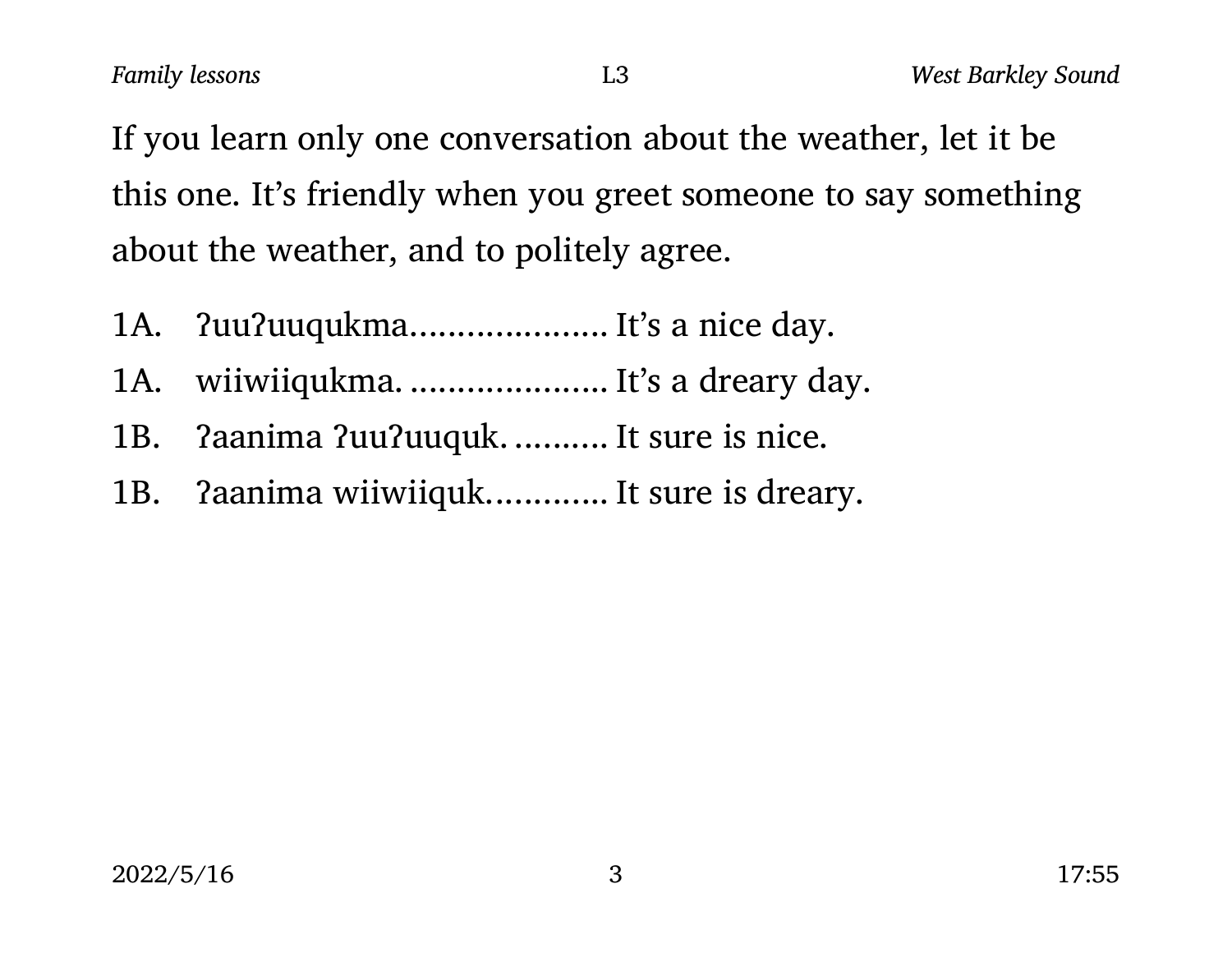There is no Nuuchahnulth word for 'weather'. Instead, we talk about how the day is, or the outdoors, or a place. Practise asking about the weather, describing it, and agreeing politely.

L<sub>3</sub>

- $\bullet$
- 
- $\bullet$
- $\bullet$
- ?aaqin?a $\lambda$ ha ka $\lambda$ hak.......... How's the day? 2A.
- ?aaqin?a $\lambda$ ha hitaas. .......... How is it outdoors? 2A.
- ?aaqin?a $\lambda$ ha hitinqis.......... How's the beach? 2A.
- $2B.$
- ?aanima \_\_........................... It sure is \_\_. 2A.

2022/5/16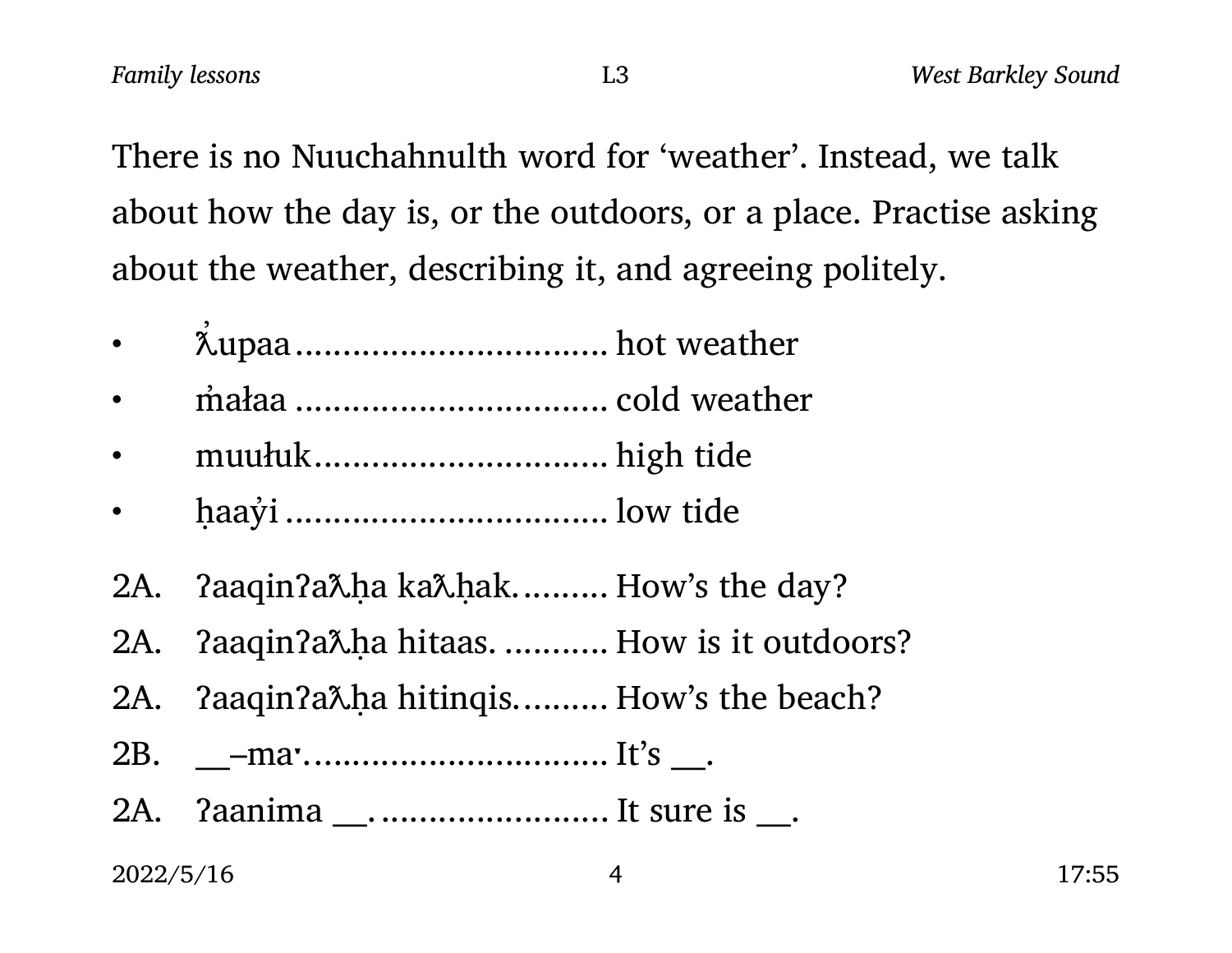- Note. In most dialects, both hot weather and sunny weather are described as  $\uplambda$ upaa. Only in Kyuquot-Checleseht, sunny ̓ weather is described as  $\lambda$ u $\acute{p}$ in. ̓
- ∞ Exercise. Practise using conversation 2 to talk about the weather. Don't go on until you can perform it without reading.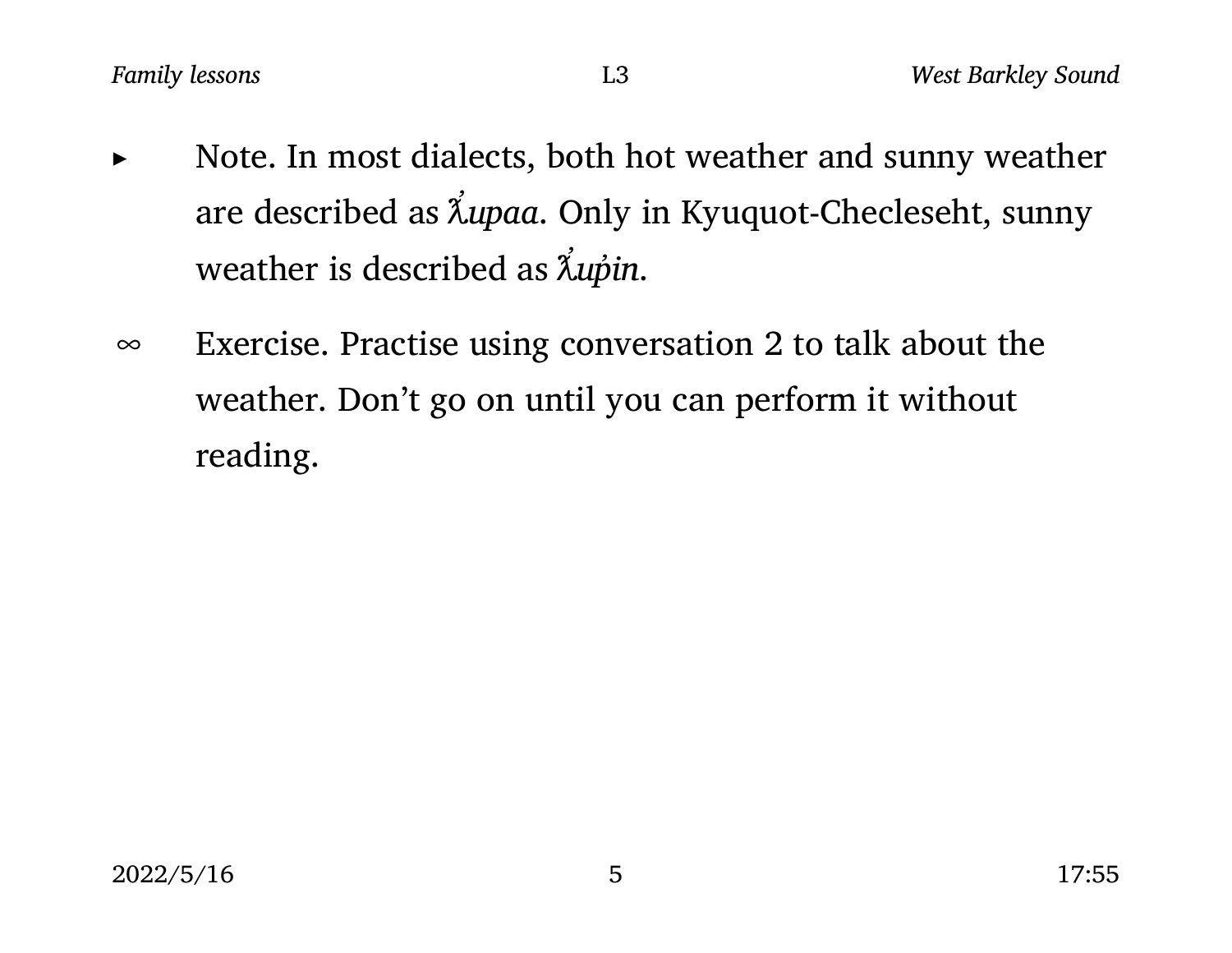Here are some more kinds of weather. Practise saying each word alone, then plus –ma. Then use them in conversation 2.

- ʔuuqumḥi........................... calm weather
- wiiqsii ................................ stormy weather
- ƛ upaa................................. hot weather ̓
- m̓ałaa ................................. cold weather
- maas faak.................................. clear, not raining
- m̓iƛaa................................. raining
- kʷisaa................................. snowing ̓
- łiw̓aḥak .............................. cloudy
- ʔučqak................................ foggy
- yuʔi .................................... windy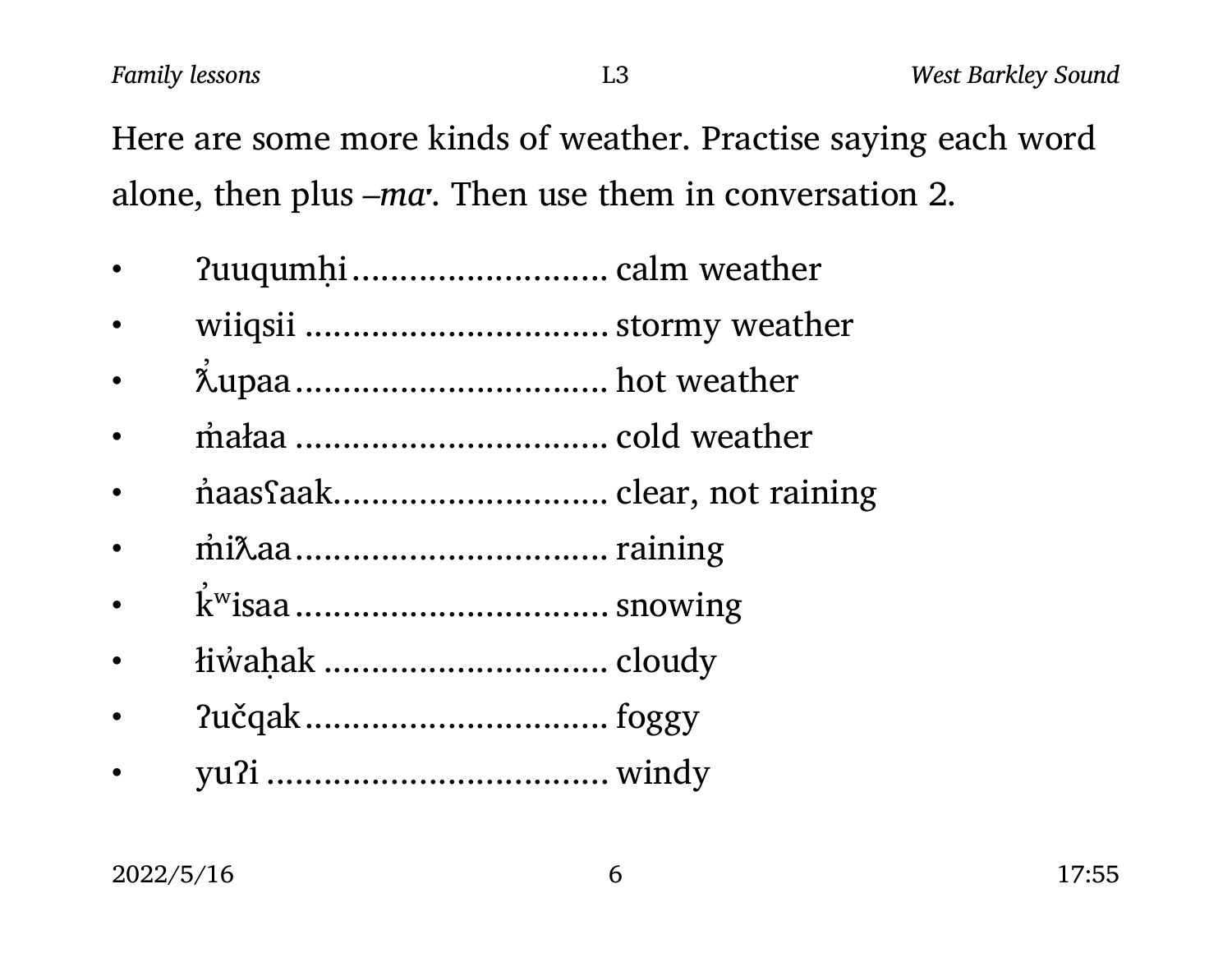## Advanced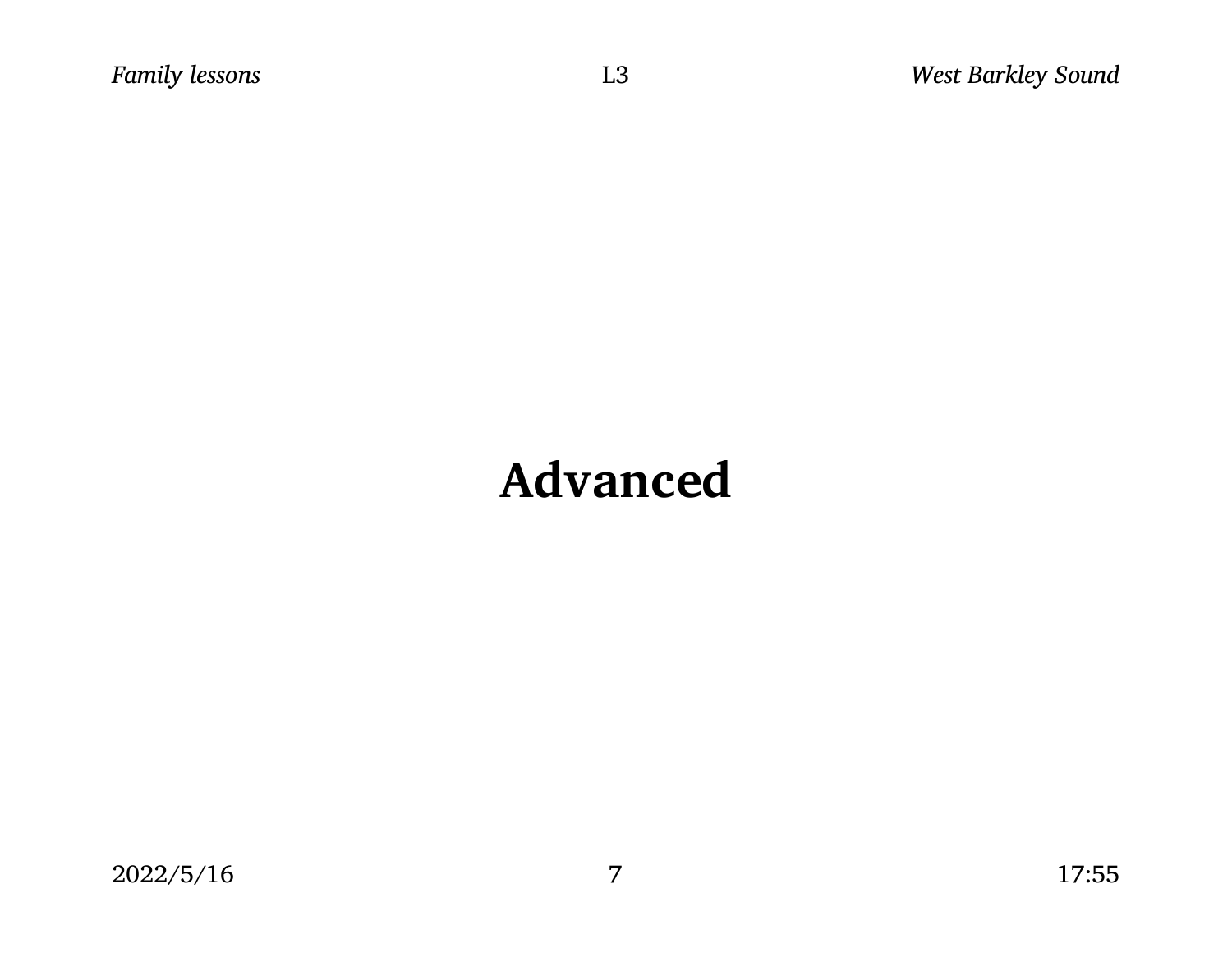The ending  $-la\lambda$  means that things are different from before. Build these words. Then talk about how the weather is now.

- ƛ upaa, ƛ upaaʔaƛ, ƛ upaaʔaƛma ̓ ̓ ̓
- wiiqsii, wiiqsiiʔaƛ, wiiqsiiʔaƛma
- ʔuuqumḥi, ʔuuqumḥaƛ, ʔuuqumḥaƛma
- łiẁaḥak, łiẁaḥaka‰, łiẁaḥaka‰ma ̓ ̓
- ʔuuʔuuquk, ʔuuʔuuquk ʷaƛ, ʔuuʔuuqukʷaƛma ̓ ̓
- muułuk, muułukʷa $\boldsymbol{\lambda}$ , muułukʷa $\boldsymbol{\lambda}$ ma ̓ ̓
- haay̓i, ḥaay̓aaλ, ḥaay̓aaλma
- 3A. ?aaqin?a $\lambda$ ha ka $\lambda$ hak.......... How's the day now?
- 3B. \_\_\_–!aƛ–maˑ......................... It's \_\_\_ now.
- 3A.  $?aanaa^{\lambda}ma$  \_\_......................... It sure is \_\_ now.

 $2022/5/16$  8 17:55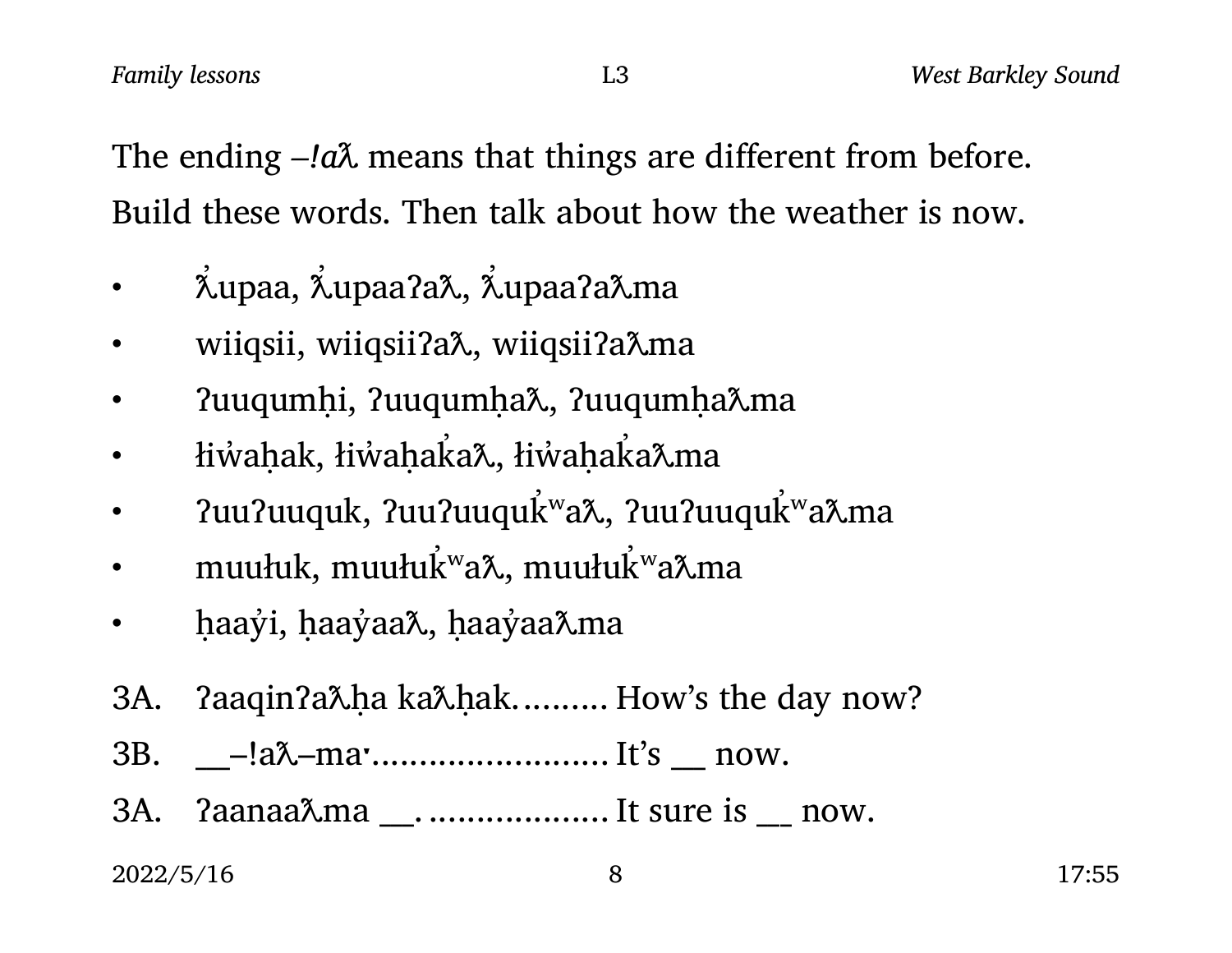To say 'a little bit', use –ckin. This ending comes before –!a $\lambda$ . ̓ Build these words. Then talk about how the weather is now.

- ƛ upaa, ƛ upaack in, ƛ upaack inʔaƛ ̓ ̓ ̓ ̓ ̓
- m̊ałaa, m̊ałaackin /ax małaackin /ax ̓ ̓
- łiẁaḥak, łiẁaḥakckin, łiẁaḥakckinʔaλ ̓ ̓
- $\boldsymbol{\cdot}$  kʷisaa $\boldsymbol{\mathrm{s}}$ kʷisaack $\boldsymbol{\mathrm{m}}$ a $\boldsymbol{\mathrm{a}}$ kʷisa $\boldsymbol{\mathrm{a}}$ ck $\boldsymbol{\mathrm{s}}$ ̓ ̓ ̓ ̓ ̓
- yuʔi, yuʔickin, yuʔickinʔaλ ̓ ̓
- wiiqsii, wiiqsiickin, wiiqsiickin?a $\lambda$ ̓ ̓
- ʔučqak, ʔučqakck in, ʔučqakck inʔaƛ ̓ ̓
- 4A. ?aaqin?a $\lambda$ ha ka $\lambda$ hak.......... How's the day now?
- 4B. \_\_\_–ck in–!aƛ–maˑ................ It's a little \_\_\_ now. ̓
- 4A. ʔaanaaƛma \_\_\_–ck in. .......... It sure is a little \_\_\_ now. ̓

 $2022/5/16$  9 17:55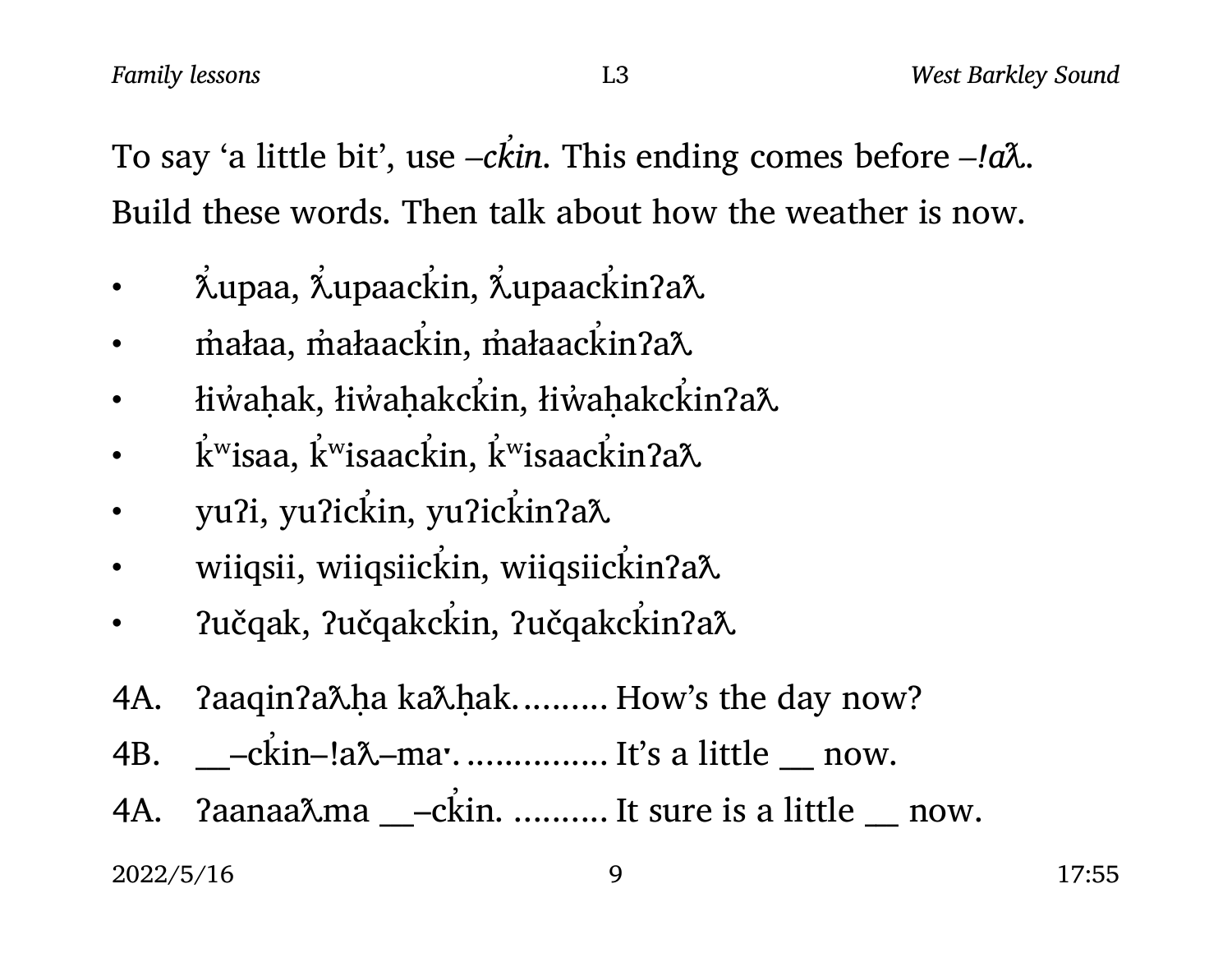To say 'very', we usually use the ending  $SS-(q)aq$ .

- ƛ upaa, ƛ upaqaq, ƛ upaqaʕaƛ ̓ ̓ ̓
- małaa, m̓ałaqaq, m̓ałaqa͡saλ
- miðaa, miðaqaq, miðaqasað.
- yu?i, yu?iqaq, yu?iqasa $\lambda$
- wiiqsii, wiqsiqaq, wiqsiqasa $\lambda$
- ʔučqak, ʔučqakʷaq, ʔučqakʷaʕaƛ
- muułuk, mułuk<sup>w</sup>aq, mułuk<sup>w</sup>asa $\lambda$
- baay̓i, ḥay̓iqaq, ḥay̓iqaʕaλ
- 5A. ?aaqin?a $\lambda$ ha ka $\lambda$ hak.......... How's the day?
- 5B. \_\_\_–(q)aq–!aƛ–maˑ. ............. It's very \_\_\_ now.
- 5A.  $2aanaa\lambda ma$   $_{-}(q)aq$ .......... It sure is very  $_{-}$  now.

 $2022/5/16$  17:55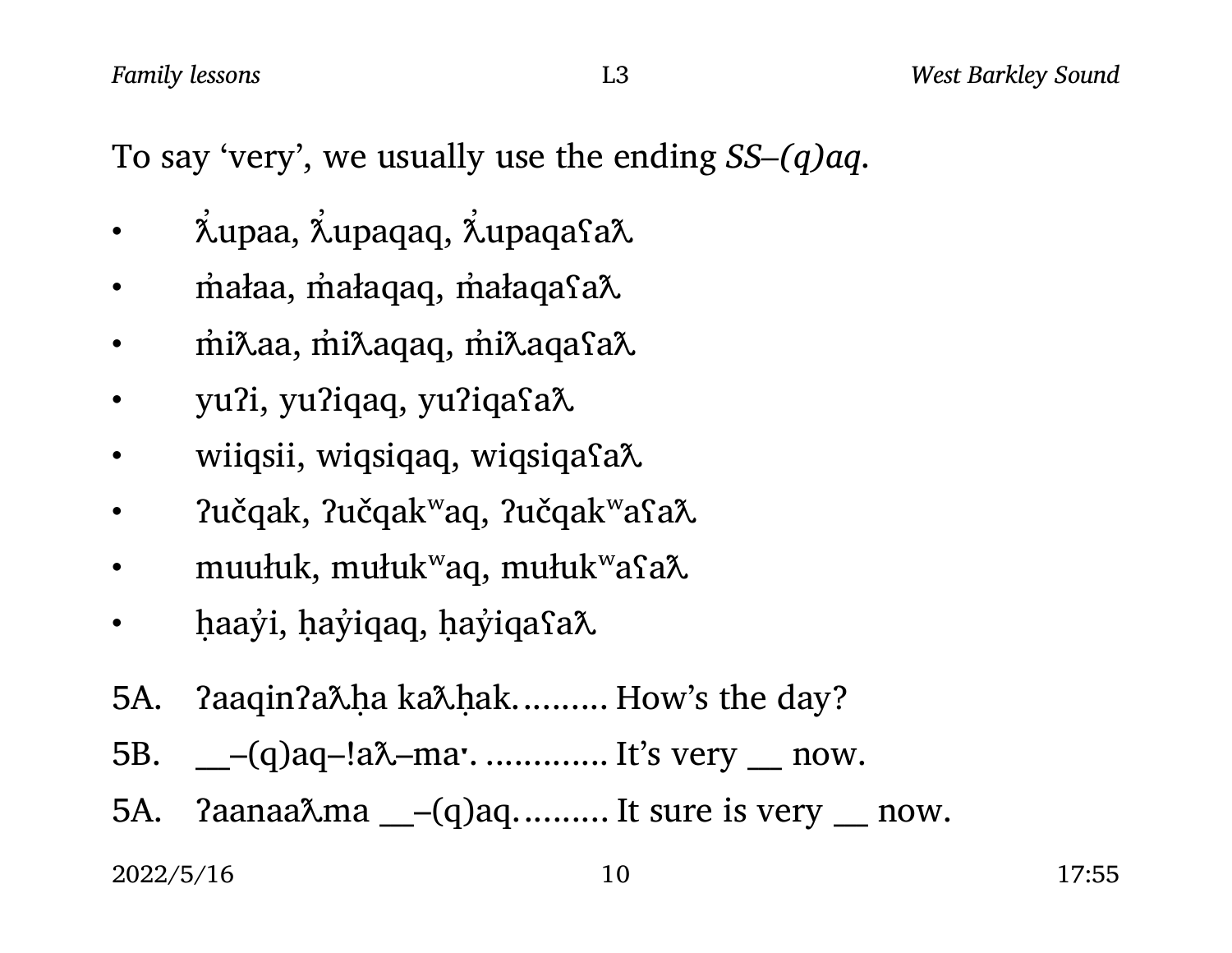When the weather changes in a short time, we describe it using the complete aspect  $-\check{\mathbf{S}}\check{\mathbf{R}}$ ,  $-\check{\mathbf{C}}\check{\mathbf{R}}$ ,  $-k^{\nu}\check{\mathbf{R}}$  'become', 'start doing'.

- ʔuuʔuuquk, ʔuuʔuuqukšiƛ, ʔuuʔuuqukšiʔaƛ
- miλaa, m̓iλšiλ, m̓iλšiʔaλ
- næmas nak, naas fači $\lambda$ , naas fači $7$ a $\lambda$
- ƛ upaa, ƛ upiičiƛ, ƛ upiičiʔaƛ ̓ ̓ ̓
- małaa, m̓ałiičiλ, m̓ałiičiʔaλ
- yu?i, yuuk<sup>w</sup>i $\lambda$ , yuuk<sup>w</sup>i?a $\lambda$
- wiiqsii, wiiqsiiči $\lambda$ , wiiqsiiči?a $\lambda$
- 6A. ?aaqin?a $\lambda$ ha ka $\lambda$ hak.......... How's the day?
- 6B.  $\_\_\_s$ – $\&\&\_\_s$ –!a $\&\_\_$ ma $\cdot$ .................................. It has become  $\_\_$ now.
- 6A.  $\alpha$ aanaa $\lambda$ ma \_\_\_—ši $\lambda$ . .............. It sure has become \_\_\_ now.

#### $2022/5/16$  11 17:55